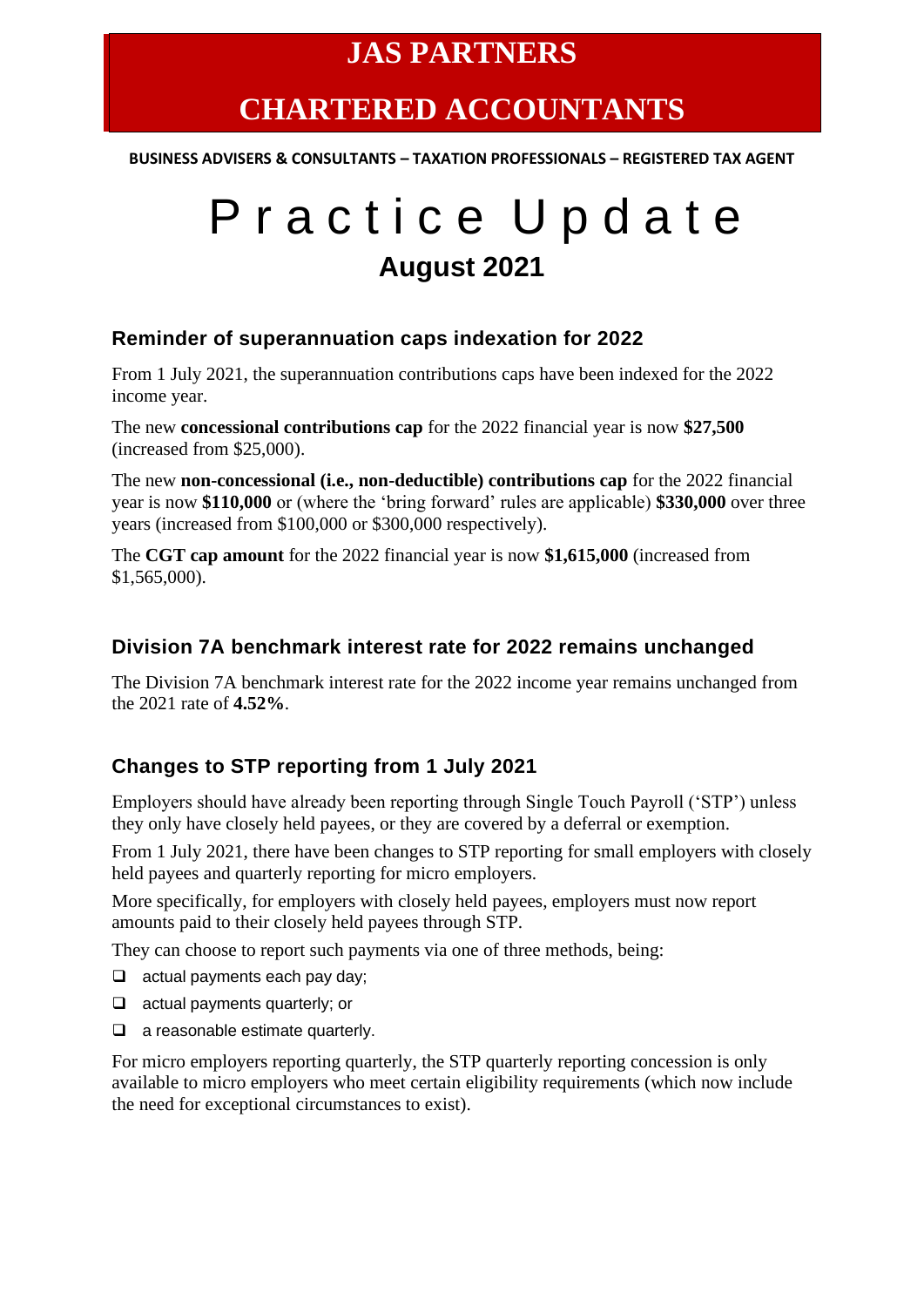#### **Maximum contributions base for super guarantee**

The maximum super contributions base is used to determine the limit on any individual employee's earnings base for superannuation guarantee purposes on a quarterly basis.

Employers do not have to provide the minimum quarterly support for earnings above this limit.

For the 2022 financial year, the maximum contributions base has increased to **\$58,920** (up from \$57,090).

#### **The 'gigs up' with a new sharing economy reporting regime**

Treasury has released draft legislation introducing the long-awaited third party reporting regime (proposed to apply from 1 July 2022).

The new regime will initially require ride-sharing and short term accommodation online platform operators to report transactions they facilitate directly to the ATO.

This measure was first announced in the 2020 MYEFO (following a recommendation from the Black Economy Taskforce established in 2016).

It is intended to extend to all other types of sharing ('gig') economy online platforms such as food delivery and task services from 1 July 2023.

Under this new proposed regime, the identity of participants and payments they receive will be reported to the ATO (twice a year) to identify entities who may not be meeting their tax obligations.

#### **Taxable Payments Annual Reports ('TPARs') due 28 August**

2021 TPARs are due to be lodged for businesses who have paid contractors to provide the following services:

- ❑ building and construction;
- ❑ cleaning;
- ❑ courier, delivery or road freight;
- ❑ information technology ('IT'); or
- ❑ security, surveillance or investigation.

With specific reference to the TPAR due on 28 August 2021, the ATO has reminded taxpayers they may need to report payments made to contractors during the 2021 income year for the first time.

This will particularly be the case where such payments were made for delivery services done on behalf of their business (i.e., perhaps as a result of a COVID-19 business 'pivot' during lock down periods).

Importantly, the ATO has reminded taxpayers that they already have the records needed to lodge a TPAR from preparing their relevant activity statements including the:

- ❑ contractor's name, address and ABN (if known); and
- ❑ total amounts for the income year of payments to each contractor (including GST) and tax withheld where the contractor did not quote their ABN.